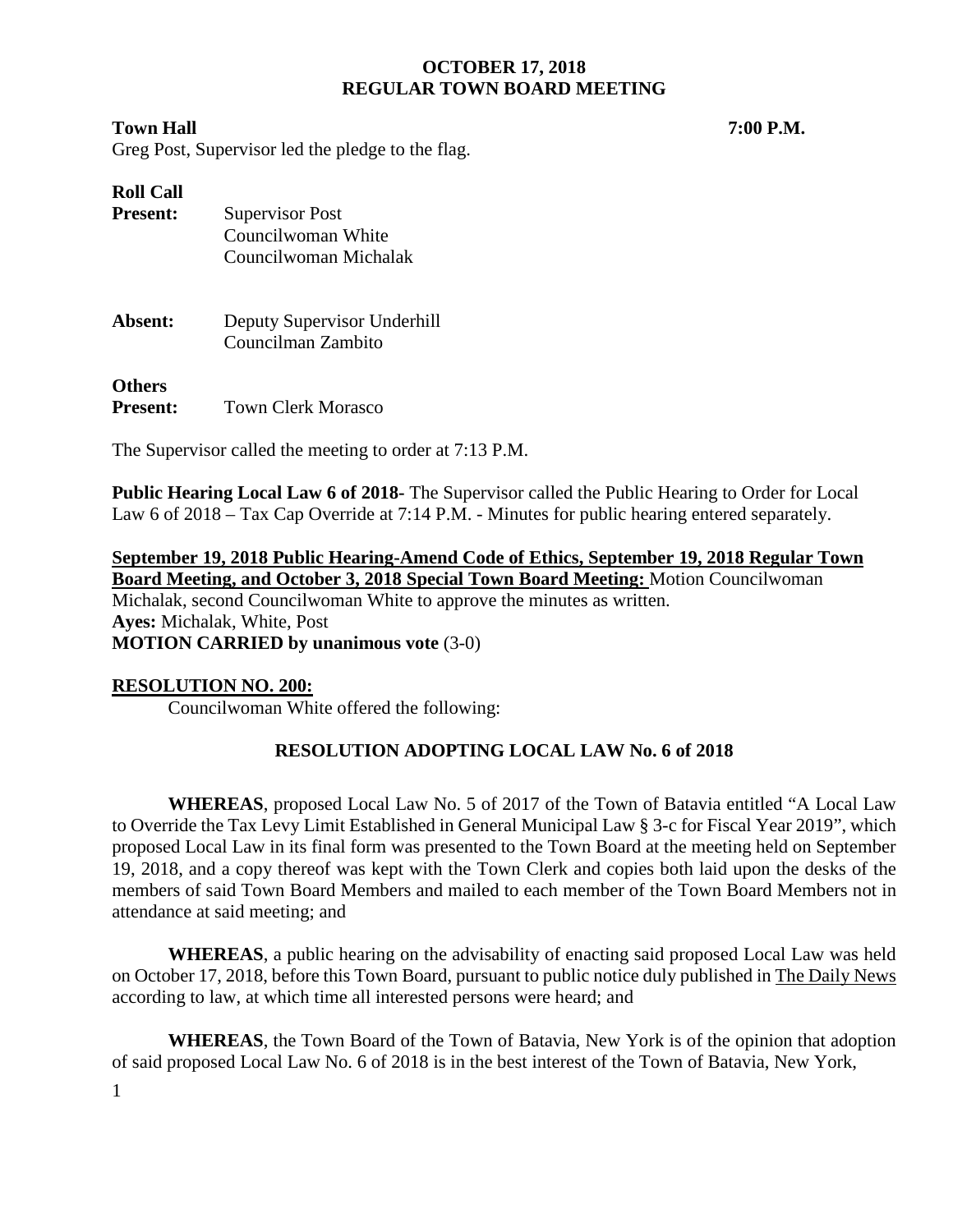**NOW, THEREFORE, BE IT RESOLVED**, by the Town Board of the Town of Batavia, New York that said proposed Local Law No. 6 of 2018 be and the same hereby is adopted; and

**BE IT FURTHER RESOLVED**, that a certified copy of said Local Law No. 6 of 2018 be filed with the New York State Secretary of State in accordance with Law.

**Second by**: Councilwoman White **Ayes:** White, Michalak, Post **APPROVED by unanimous vote** (3-0)

| Local Law Filing                                                 | New York State Department of State |
|------------------------------------------------------------------|------------------------------------|
|                                                                  | 41 State Street, Albany, NY 12231  |
| (Use this form to file a local law with the Secretary of State.) |                                    |

Text of law should be given as amended. Do not include matter being eliminated and do not use italics or underlining to indicate new matter.

> **County** City of Batavia, Genesee County, New York Town Village

> > Local Law No. 6 of the year 2018.

A local law To Override the Tax Levy Limit Established in General Municipal Law 3-c

(Insert Title)

Be it enacted by the Town Board Communication of the Town Board (Name of Legislative Body)

> **County** City of **Batavia, Genesee County, New York** as follows: Town Village

#### **Section 1. Legislative Intent**

It is the intent of this local law to override the limit on the amount of real property taxes that may be levied by the Town of Batavia pursuant to General Municipal Law §3-c and to allow the Town of Batavia to adopt a budget for the fiscal year commencing January 1, 2019 that requires a real property tax levy in excess of the "tax levy limit" as defined by General Municipal Law §3-c.

**Section 2. Authority**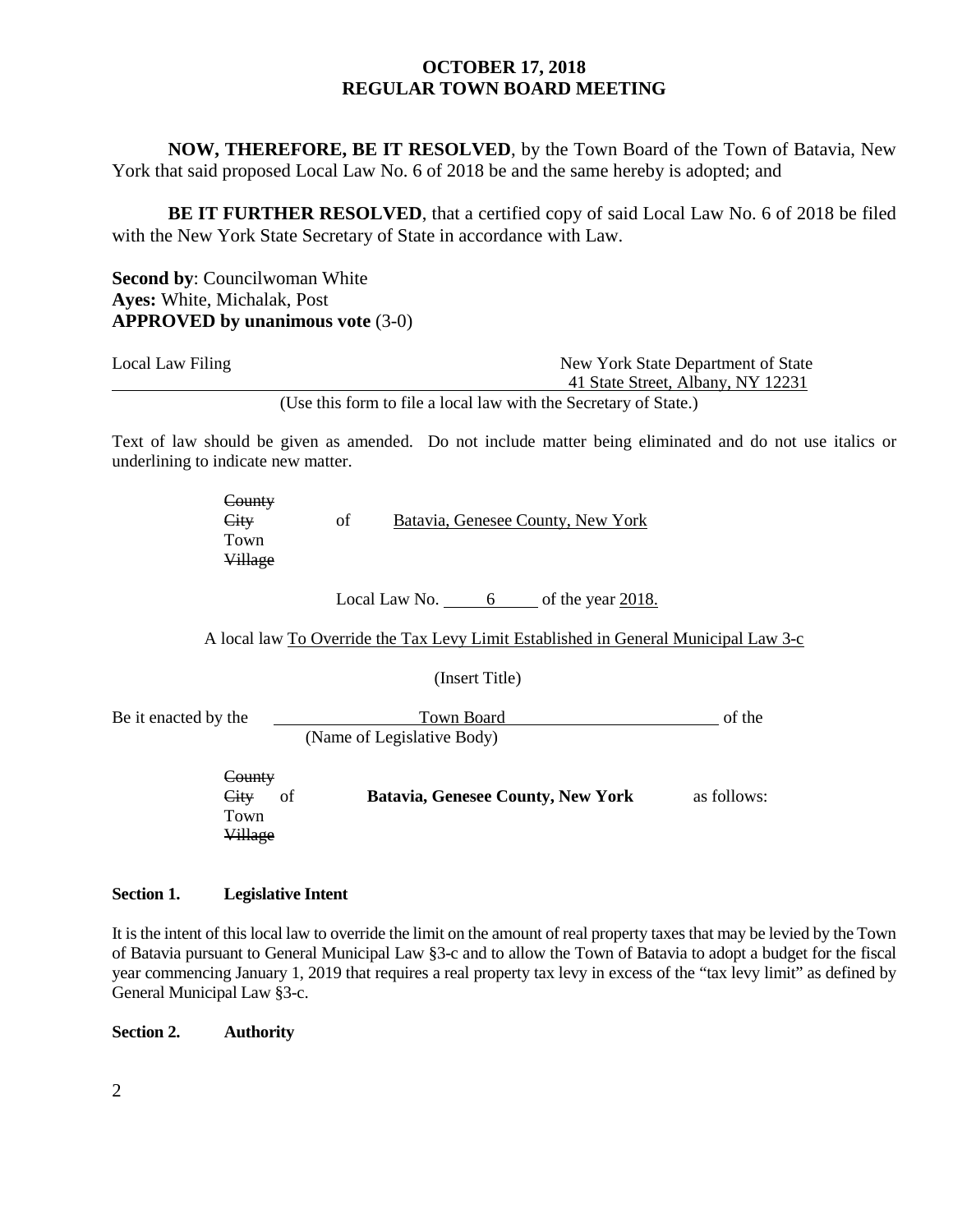This local law is adopted pursuant to subdivision 5 of General Municipal Law §3-c, which expressly authorizes the Town Board to override the tax levy limit by the adoption of a local law approved by vote of sixty percent (60%) of the Town Board.

#### **Section 3. Tax Levy Limit Override**

The Town Board of the Town of Batavia, County of Genesee, is hereby authorized to adopt a budget for the fiscal year commencing January 1, 2019 that requires a real property tax levy in excess of the amount otherwise prescribed in General Municipal Law, §3-c.

#### **Section 4. Severability**

If any clause, sentence, paragraph, subdivision, or part of this Local Law or the application thereof to any person, firm or corporation, or circumstance, shall be adjusted by any court of competent jurisdiction to be invalid or unconstitutional, such other or judgment shall not affect, impair or invalidate the remainder thereof, but shall be confined in it separation to the clause, sentence, paragraph, subdivision, or part of this Local Law or in its application to the person, individual, firm or corporation or circumstance, directly involved in the controversy in which such judgment or order shall be rendered.

#### **Section 5. Effective Date**

This local law shall take effect immediately upon filing with the Secretary of State.

**(Complete the certification in the paragraph that applies to the filing of this local law and strike out that which is not applicable.)**

#### **1. (Final adoption by local legislative body only.)**

I hereby certify that the local law annexed hereto, designated as local law No.  $6$  of 2018, of the (County) (City) (Town) (Village) of Batavia, New York was duly passed by the Town Board on \_\_\_\_\_\_\_\_\_\_\_\_\_\_\_\_\_\_\_\_\_\_\_\_\_\_\_\_, in accordance with the applicable provisions of law.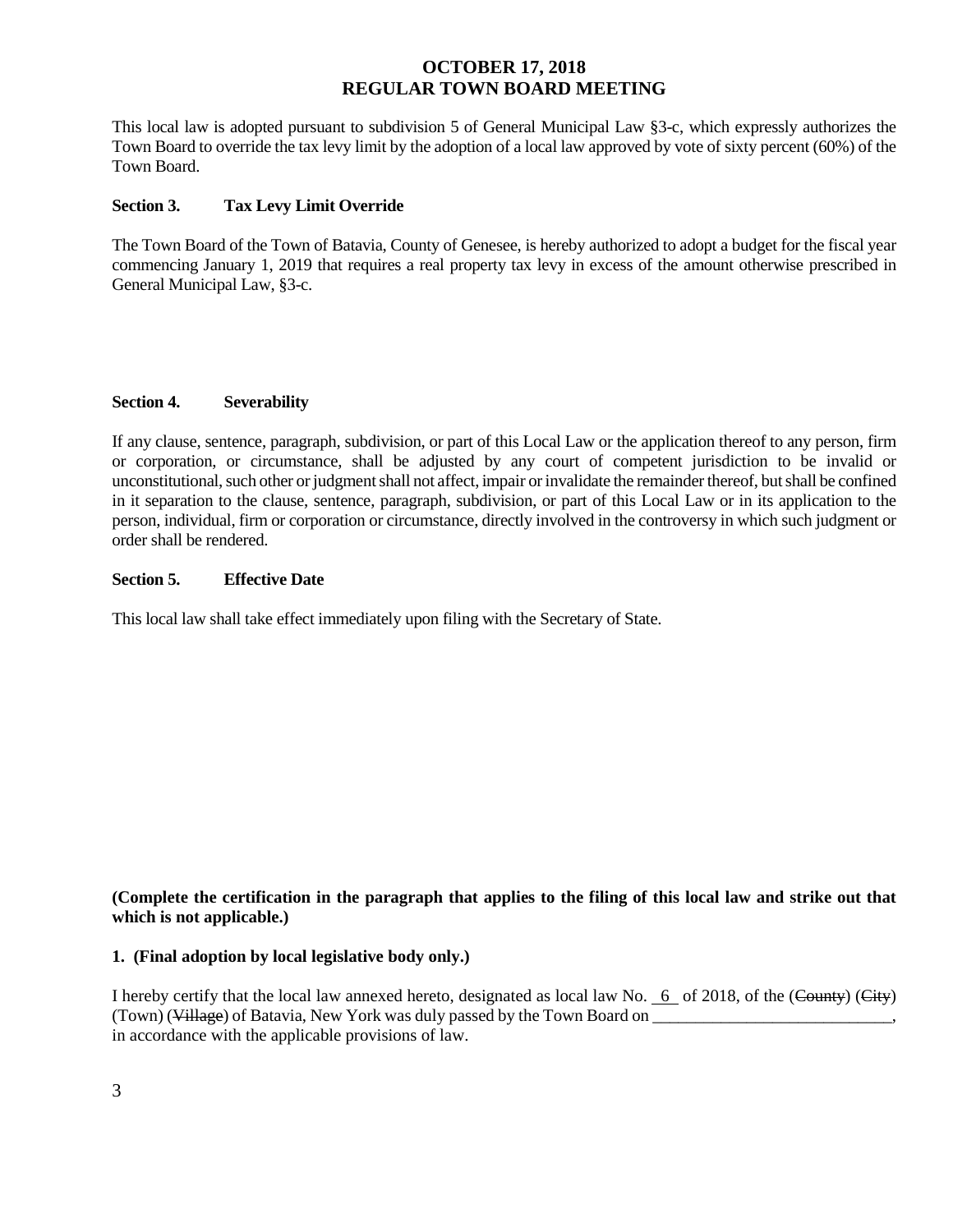#### **2. (Passage by local legislative body with approval, no disapproval or repassage after disapproval by the Elective Chief Executive Officer\*.)**

I hereby certify that the local law annexed hereto, designated as local law No. \_\_\_\_\_\_of 20\_\_\_\_of the (County) (City) (Town) (Village)\_\_\_\_\_\_\_\_\_\_\_\_\_\_\_\_\_\_\_was duly passed by the \_\_\_\_\_\_\_\_\_\_\_\_\_\_\_\_\_\_\_\_\_\_\_\_\_ on 20 and was (approved) (not disapproved) (repassed after disapproval) by the \_\_\_\_\_\_\_\_\_\_\_\_\_\_\_\_\_\_\_\_\_\_\_\_\_\_\_\_\_\_\_ and was deemed duly adopted on \_\_\_\_\_\_\_\_\_ \_\_ 2017, in accordance with the applicable provisions of law.

#### **3. (Final adoption by referendum.)**

I hereby certify that the local law annexed hereto, designated as local law No. \_\_\_\_\_\_\_\_\_\_of 20\_\_ of the (County) (City) (Town) (Village) of \_\_\_\_\_\_ \_\_\_\_\_\_\_\_\_\_\_\_\_\_\_ was duly passed by the \_\_\_\_\_\_\_\_\_\_\_\_ \_\_\_\_\_\_\_ on

\_\_\_\_\_\_\_\_\_ 20\_\_, and was (approved) (not disapproved) (repassed after

disapproval) by the \_\_\_\_\_\_\_\_\_\_\_\_\_\_\_\_\_\_\_\_\_\_ on \_\_\_\_\_\_\_\_\_\_\_ 20\_\_. Such local law was submitted to

the people by reason of a (mandatory) (permissive) referendum, and received the affirmative vote of a majority of the qualified electors voting thereon at the (general) (special) (annual) election held on 20 helpha accordance with the applicable provisions of law.

#### **4. (Subject to permissive referendum and final adoption because no valid petition was filed requesting referendum.)**

I hereby certify that the local law annexed hereto, designated as local law No. \_\_\_\_\_\_\_\_\_\_\_ of 20\_\_ of the (County) (City) (Town) (Village) of was duly passed by the was duly passed by the was duly passed by the was duly passed by the was duly passed by the was duly passed by the was duly passed by the was duly passed by the was duly pa on \_\_\_\_\_\_\_\_\_\_\_\_\_\_\_\_\_\_\_\_\_\_ 20\_\_\_, and was (approved) (not disapproved) (repassed after disapproval) by the on 20\_\_\_. Such local law was subject to permissive referendum and no valid petition requesting such referendum was filed as of \_\_\_\_\_\_\_\_\_\_\_\_\_\_\_\_\_\_ 20\_, in accordance with the applicable provisions of law.

**\* Elective Chief Executive Officer means or includes the chief executive officer of a county elected on a county-wide basis or, if there be none, the chairman of the county legislative body, the mayor of a city or village, or the supervisor of a town where such officer is vested with the power to approve or veto local laws or ordinances.**

#### **5. (City local law concerning Charter revision proposed by petition.)**

I hereby certify that the local law annexed hereto, designated as local law No. \_\_\_\_\_\_\_\_\_\_\_ of 20\_\_\_\_\_\_ of the City of the contract of the having been submitted to referendum pursuant to the provisions of section (36) (37) of the Municipal Home Rule Law, and having received the affirmative vote of a majority of the qualified electors of such city voting thereon at the (special) (general) election held on  $\frac{20}{\sqrt{25}}$ , became operative.

#### **6. (County local law concerning adoption of Charter.)**

I hereby certify that the local law annexed hereto, designated as local law No. \_\_\_\_\_\_\_\_\_\_ of 20\_\_\_\_\_\_ of the County of \_\_\_\_\_\_\_\_\_\_\_\_\_\_\_\_\_\_\_\_\_\_\_\_\_\_, State of New York, having been submitted to the electors at the General Election of November \_\_\_\_\_\_\_\_\_\_\_ 20\_\_\_\_\_, pursuant to subdivisions 5 and 7 of section 33 of the Municipal Home Rule Law, and having received the affirmative vote of a majority of the qualified electors of the cities of said county as a unit and of a majority of the qualified electors of the towns of said county considered as a unit voting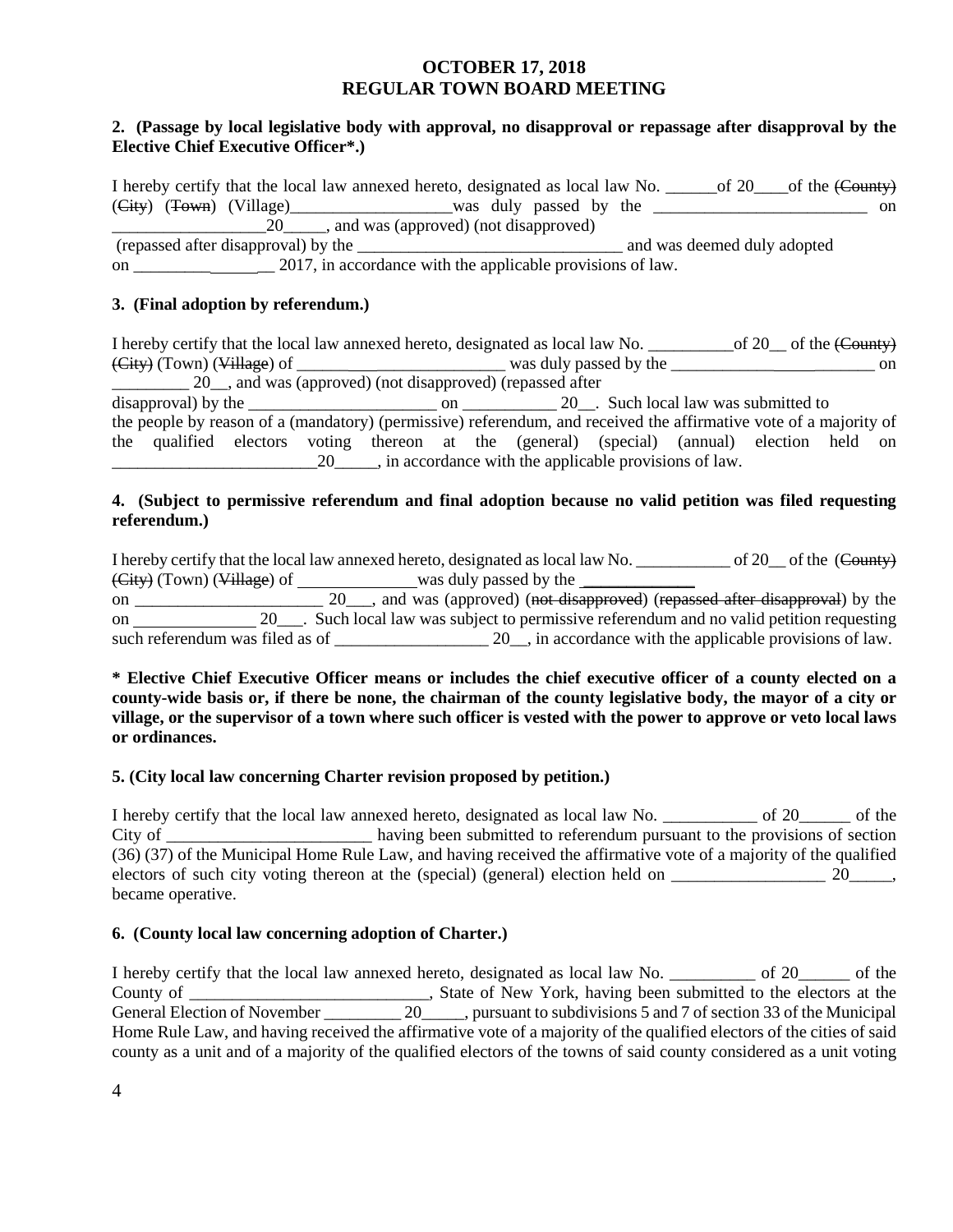at said general election, became operative.

(If any other authorized form of final adoption has been followed, please provide an appropriate certification.)

I further certify that I have compared the preceding local law with the original on file in this office and that the same is a correct transcript therefrom and of the whole of such original local law, and was finally adopted in the manner indicated in paragraph 1 , above.

 $(SEAL)$ 

Teressa M. Morasco Town Clerk, Town of Batavia

Date: \_\_\_\_\_\_\_\_\_\_\_\_\_\_\_\_\_\_\_\_\_, 2018

**(Certification to be executed by County Attorney, Corporation Counsel, Town Attorney, Village Attorney or other authorized Attorney of locality.)**

STATE OF NEW YORK COUNTY OF GENESEE

I, the undersigned, hereby certify that the foregoing local law contains the correct text and that all proper proceedings have been had or taken for the enactment of the local law annexed hereto.

| Andrew W. Meier      |      |
|----------------------|------|
| <b>Town Attorney</b> |      |
| County               |      |
| City<br>of Batavia   |      |
| Town                 |      |
| <b>Village</b>       |      |
| Date:                | 2018 |

#### **RESOLUTION NO. 201:**

Supervisor Post offered the following:

#### **TRAINING WORKSHOP**

**RESOLVED,** the Batavia Town Board hereby authorizes the following personnel to attend training workshops:

Berneda Scoins- GAHWNY 2018 Fall Meeting (was) September 21, 2018 at a cost of \$30.00.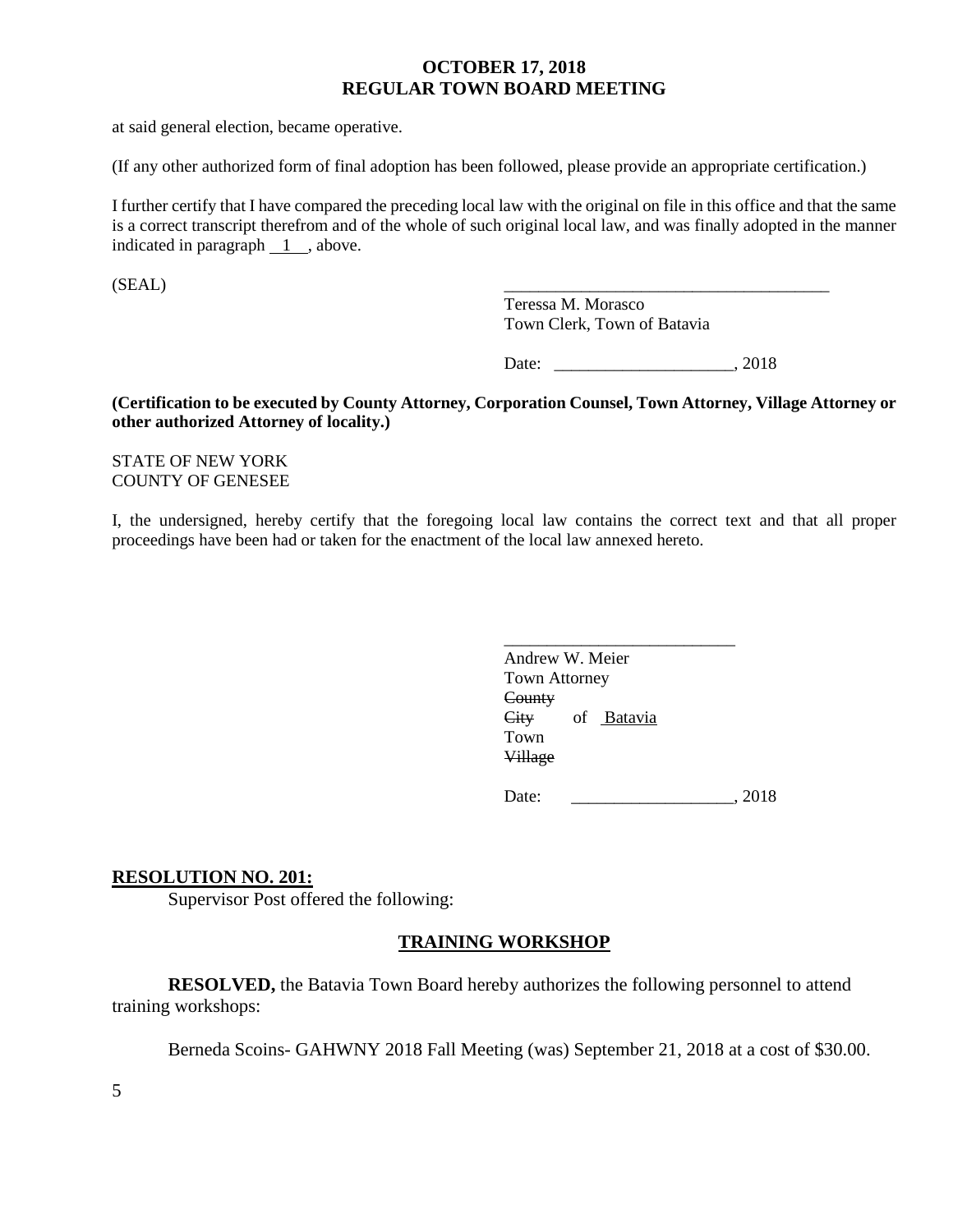Paul McCullough - G/FLRPC Fall Training November 14, 21018 at a cost of \$75.00 each. Teressa Morasco, Sherry Tacy, and Mary Cordes- Webinar on Introduction to LGRMIF Grant Program October 30, 2018. There is no cost for this webinar.

Teressa Morasco, Sherry Tacy, and Mary Cordes- LGRMIF Grant Information Session November 7, 2018 at the Batavia Town Hall. There is no cost for this session.

Teressa Morasco and Mary Cordes- Webinar on LGRMIF Shared Services Grant Program November 15, 2018. There is no cost for this webinar.

Teressa Morasco and Mary Cordes- Webinar on How to Write a LGRMIF Grant Narrative December 4, 2018. There is no cost for this webinar.

**Second by:** Councilwoman White **Ayes:** Post, White, Michalak, **APPROVED by unanimous vote** (3-0)

#### **RESOLUTION NO. 202:**

Councilwoman Michalak offered the following:

### **LEVYING UNPAID WATER AND SEWER CHARGES AGAINST 2019 TAX WARRANT**

**WHEREA**S, the Deputy Town Clerk has prepared a list of all property owners who owe the Town for water and/or sewer rents as of October 16, 2018; and

**WHEREAS**, Section 229-15 (c) of Town Law stipulated that such amounts owing shall be levied against the property to which the service is rendered.

**NOW, THEREFORE, BE IT RESOLVED, t**hat the attached list in the amount of \$49,469.63 or as may be amended before final submission to the Genesee County Treasurer, be and is hereby approved for levying against the individuals 2019 tax warrant.

**Second by: Councilwoman White Ayes:** Michalak, White, Post **APPROVED by unanimous vote** (3-0)

#### **RESOLUTION NO. 203:**

Councilwoman White offered the following:

## **ADOPTION OF THE 2019 PRELIMINARY TOWN BUDGET**

**RESOLVED,** the Batavia Town Board hereby adopts the Preliminary Town Budget for 2019; and be it further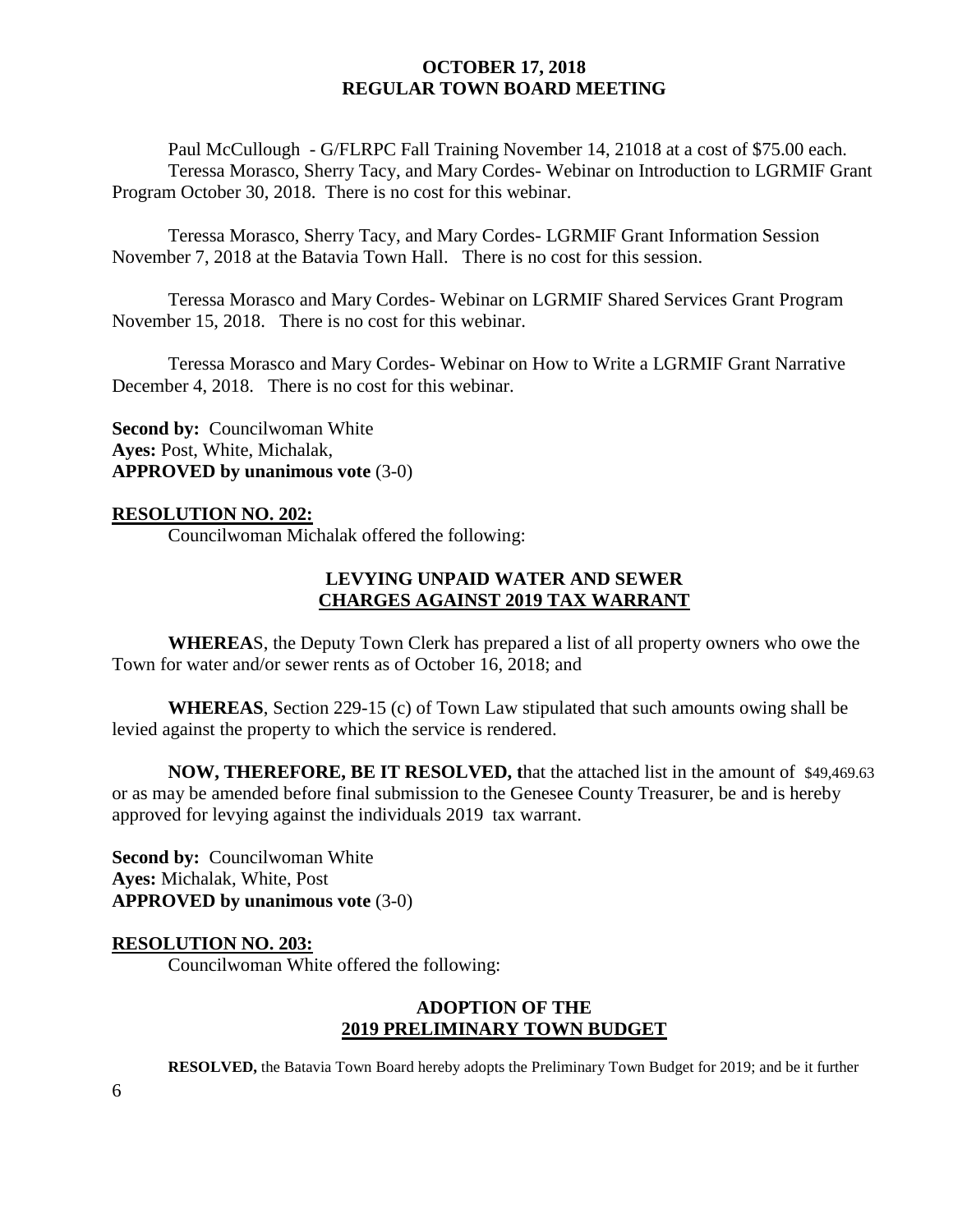**RESOLVED,** that the 2019 Preliminary Town budget hereby be filed in the Office of Batavia Town Clerk.

**Second by**: Councilwoman Michalak **Ayes:** White, Michalak, Post **APPROVED by unanimous vote** (3-0)

#### **RESOLUTION NO. 204 :**

Supervisor Post offered the following:

## **CALLING A PUBLIC HEARING SEWER RENTS – MAY 2019 TO FEBRUARY 2020**

**WHEREAS**, pursuant to General Municipal Law Section 452 as amended, impositions of sewer rents in Sewer Districts No. 1 and No. 2 in the Town of Batavia are subject to approval by the Batavia Town Board,

**WHEREAS**, these sewer rents are imposed to pay for the cost of wastewater treatment and operation and maintenance of the sewer lines,

**WHEREAS**, the proposed sewer rents for May 2019 to February 2020 are Sewer District No. 1 - \$6.88/1,000 gallons, Sewer District No. 2 - \$6.88/1,000 gallons;

**WHEREAS,** a public hearing is required before the new sewer rents are imposed.

## **NOW, THEREFORE, BE IT**

**RESOLVED**, the Batavia Town Board hereby authorizes and orders that a Public Hearing on the Proposed Sewer Rents- May 2019 to February 2020 be conducted at the Batavia Town Hall, 3833 West Main Street Road, Batavia, New York, beginning at 7:00 P.M. on Wednesday, November 7, 2018, at which time and place all interested persons will be heard; and be it further

**RESOLVED**, that the Town Clerk is hereby directed to have published at least once in the Daily News at least five (5) days before the date scheduled for the public hearing, the public hearing notice which is attached hereto.

**Second by:** Councilwoman White **Ayes:** Post, White, Michalak **APPROVED by unanimous vote** (3-0)

# **NOTICE OF PUBLIC HEARING SEWER RENTS – MAY 2019 TO FEBRUARY 2020**

7 **PUBLIC NOTICE IS HEREBY GIVEN** that a public hearing will be held November 7, 2018 at the Batavia Town Hall, 3833 West Main Street Road, Batavia, New York, at 7:00 P.M. for the purpose of imposing Sewer Rents. The proposed sewer rents for May 2019 to February 2020 are, Sewer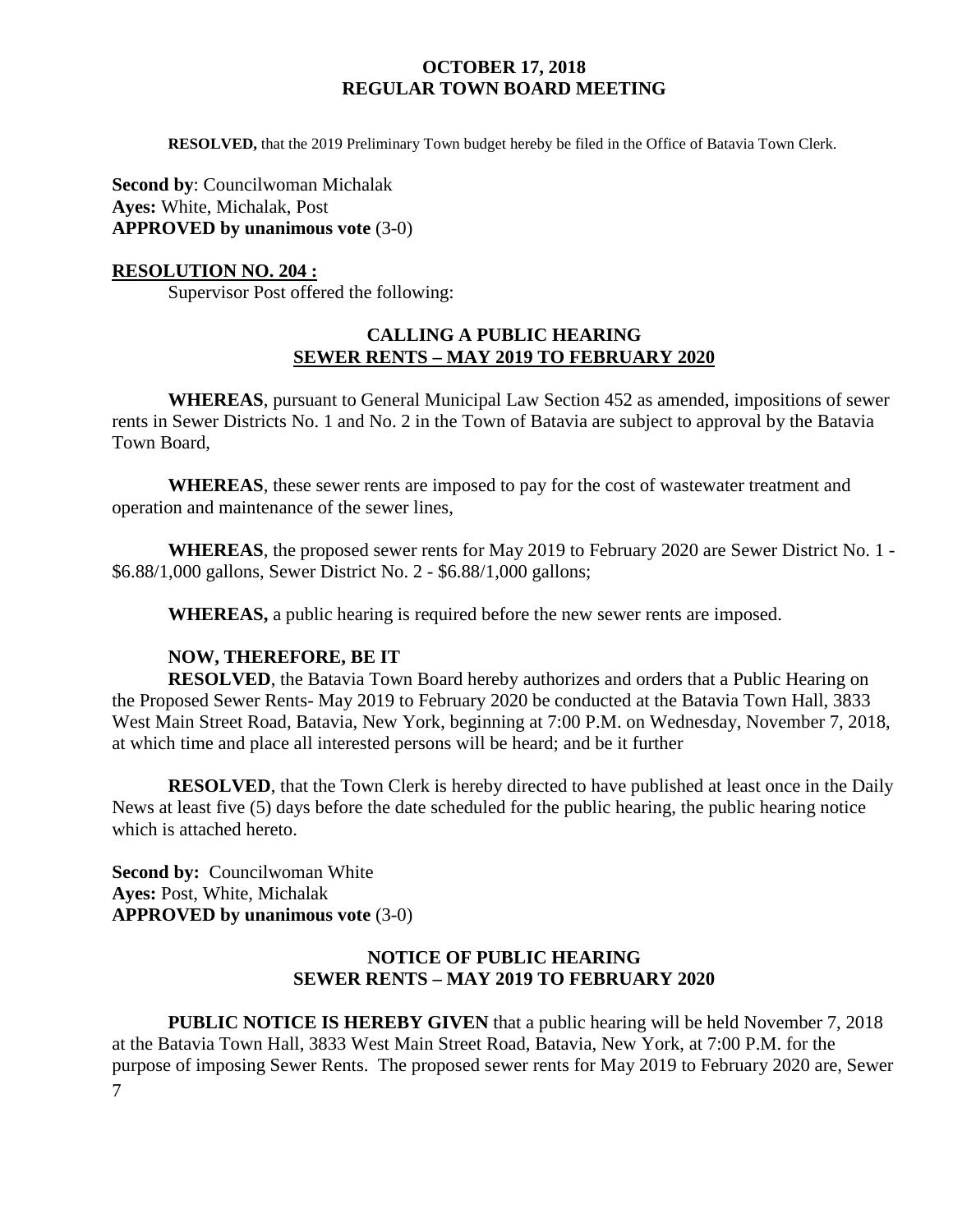District No. 1 at \$6.88/1,000 gallons and Sewer District No. 2 at \$6.88/1,000 gallons.

The foregoing by order of the Batavia Town Board.

**Dated:** October 17, 2018 Teressa M. Morasco

Batavia Town Clerk

### **RESOLUTION NO. 205:**

Councilwoman Michalak offered the following:

## **CALLING A PUBLIC HEARING WATER RATE – MAY 2019 TO FEBRUARY 2020**

**WHEREAS**, pursuant to the Code of the Town, Section 229-15, the Town Board shall by resolution establish and from time to time modify the water rate for all water sold by the Town of Batavia; and

**WHEREAS**, in November 2015 the Town established an Agricultural Rate and a Base Rate within the Town's water service area, and

**WHEREAS**, the definition of the two rates are:

- Base rate: applies to all meters that are not dedicated to use within farming operations as described in the Agricultural Rate.
- Agricultural Rate: applies to all meters serving parcels in a Certified Agricultural District and dedicated to use in farming operations, including providing drinking water for livestock, irrigation of crops, and operations related directly to agriculture. This rate does not apply to meters that also serve domestic, commercial, or industrial uses.

**WHEREAS**, the formula for the Base Rate is

100% of the water purchase cost 100% of the Genesee County water surcharge cost 100% of the Town's debt reserve cost 100% of the Town's Operation and Maintenance cost

**WHEREAS**, the formula for the Agricultural Rate is

100% of the water purchase cost 100% of the Genesee County water surcharge cost 100% of the Town's debt reserve cost 10% of the Town's Operation and Maintenance cost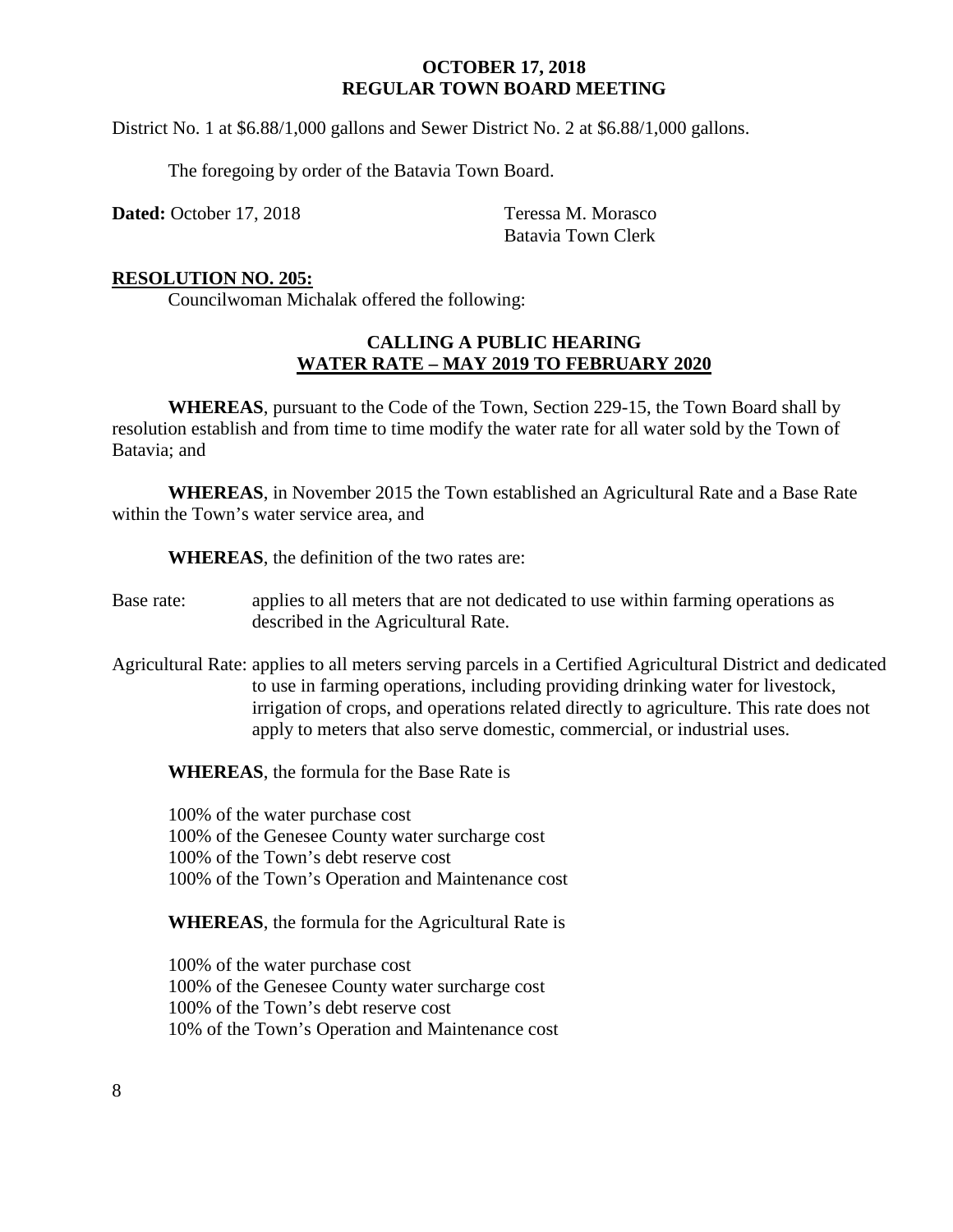**WHEREAS**, the proposed Base water rate for May 2019 to February 2020 is \$6.23 /1,000 gallons; and

**WHEREAS**, the proposed Agricultural water rate for May 2019 to February 2020 is \$4.96/1,000 gallons; and

**WHEREAS**, as a courtesy to the consumers, the Town Board wishes to call a public hearing before imposing the new rates.

#### **NOW, THEREFORE, BE IT**

**RESOLVED**, the Batavia Town Board hereby authorizes and orders that a Public Hearing on the proposed water rate- May 2019 to February 2020 be conducted at the Batavia Town Hall, 3833 West Main Street Road, Batavia, New York, beginning at 7:05 P.M. on Wednesday, November 7, 2018, at which time and place all interested persons will be heard; and be it further

**RESOLVED**, that the Town Clerk is hereby directed to have published at least once in the Daily News at least five (5) days before the date scheduled for the public hearing, the public hearing notice which is attached hereto.

**Second by: Councilwoman White Ayes:** Michalak, White, Post **APPROVED by unanimous vote** (3-0)

## **NOTICE OF PUBLIC HEARING WATER RATE – MAY 2019 TO FEBRUARY 2020**

**PUBLIC NOTICE IS HEREBY GIVEN** that a public hearing will be held November 7, 2018 at the Batavia Town Hall, 3833 West Main Street Road, Batavia, New York, at 7:05 P.M. for the purpose of imposing water rates. The proposed base water rate for May 2019 to February 2020 is \$6.23/1,000 gallons and the proposed Agricultural water rate for May 2019 to February 2020 is \$4.96/1,000 gallons.

The foregoing by order of the Batavia Town Board.

**Dated:** October 17, 2018 Teressa M. Morasco

Batavia Town Clerk

#### **RESOLUTION NO. 206:**

Councilwoman White offered the following:

### **CALLING FOR PUBLIC HEARING ON THE 2019 TOWN BUDGET**

**RESOLVED,** the Batavia Town Board hereby authorizes and orders that a Public Hearing on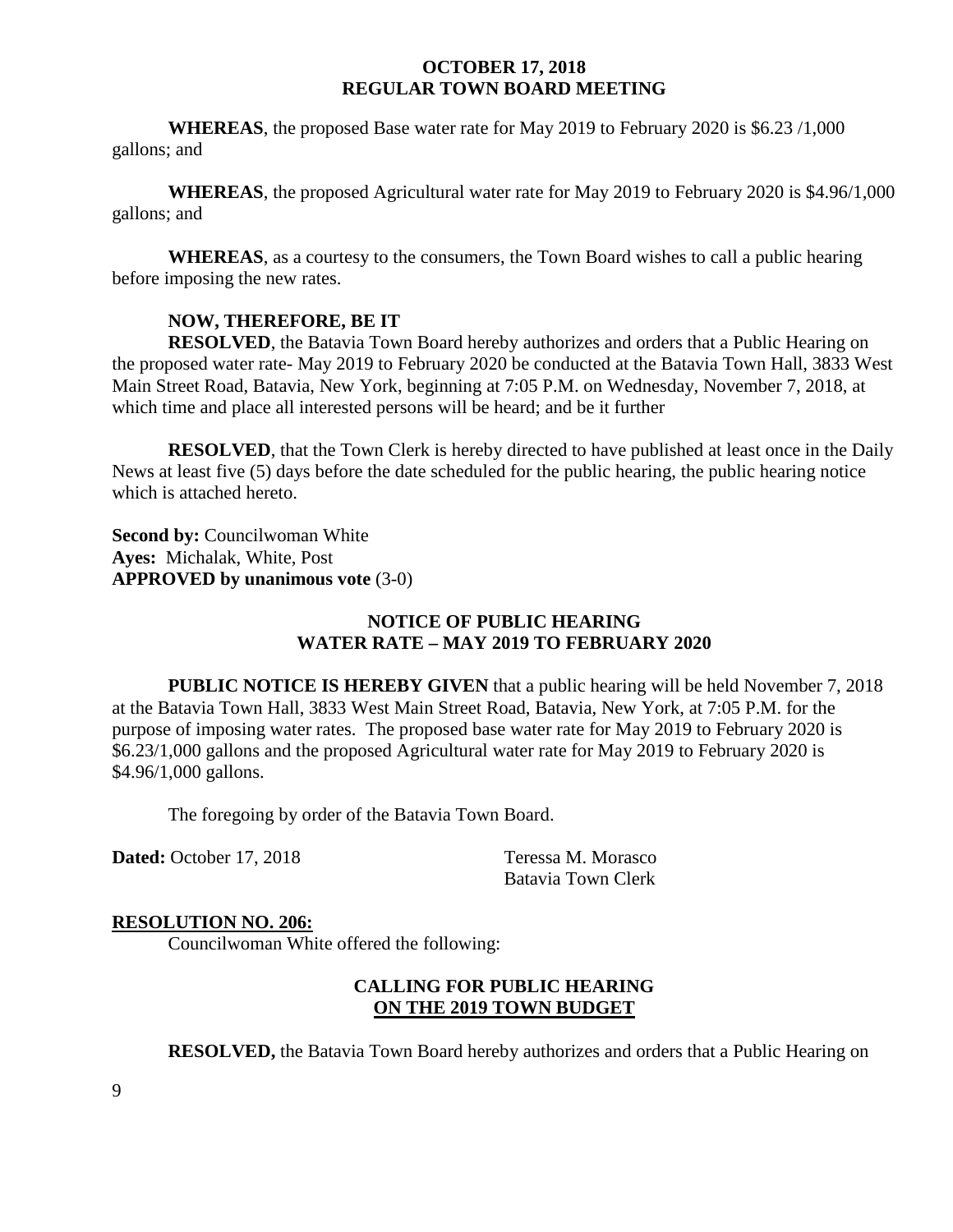the Preliminary Town Budget for 2019 be conducted at the Batavia Town Hall, 3833 West Main Street Road, Batavia, New York, beginning at 7:10 P.M. on Wednesday, November 7, 2018 at which time and place all interested persons will be heard; and be it further

**RESOLVED,** that the Town Clerk is hereby authorized and directed to publish such public notice of the subject Public Hearing as required by law.

**Second by**: Councilwoman Michalak **Ayes:** White, Michalak, Post **APPROVED by unanimous vote** (3-0)

# **NOTICE OF PUBLIC HEARING ON THE 2019 TOWN BUDGET**

**PUBLIC NOTICE IS HEREBY GIVEN** that the Preliminary Budget of the Town of Batavia for fiscal year 2019 has been completed and filed in the Office of the Town Clerk of the Town of Batavia, where it is available for public inspection during regular business hours.

Notice is also given that the Town Board of the Town of Batavia will hold a Public Hearing on the Preliminary Budget at the Batavia Town Hall, 3833 West Main Street Road, Batavia, New York beginning at 7:10 P.M. on Wednesday, November 7, 2018 at which time and place any person will be heard in favor of or in opposition to any item or items contained therein.

#### **Public Official Salaries are as follows:**

| Supervisor                    | \$40,000.00 |
|-------------------------------|-------------|
| Deputy Supervisor             | \$15,000.00 |
| Councilman (3)                | \$10,000.00 |
| Town Clerk/Tax Collector      | \$70,262.00 |
| <b>Highway Superintendent</b> | \$19,133.00 |
| Town Justice (2)              | \$26,771.00 |

The foregoing by order of the Batavia Town Board.

**Dated:** October 17, 2018 Teressa M. Morasco

Batavia Town Clerk

## **RESOLUTION NO. 207:**

Supervisor Post offered the following:

# **AUTOCAD SUBCRIPTION RENEWAL**

**WHEREAS,** the 2018 Renewal Subscription for Autodesk AutoCAD LT and Infrastructure Design for the Engineering Department expires in November 2018; and

**WHEREAS,** the engineering department is awaiting a quote and requests approval to renew the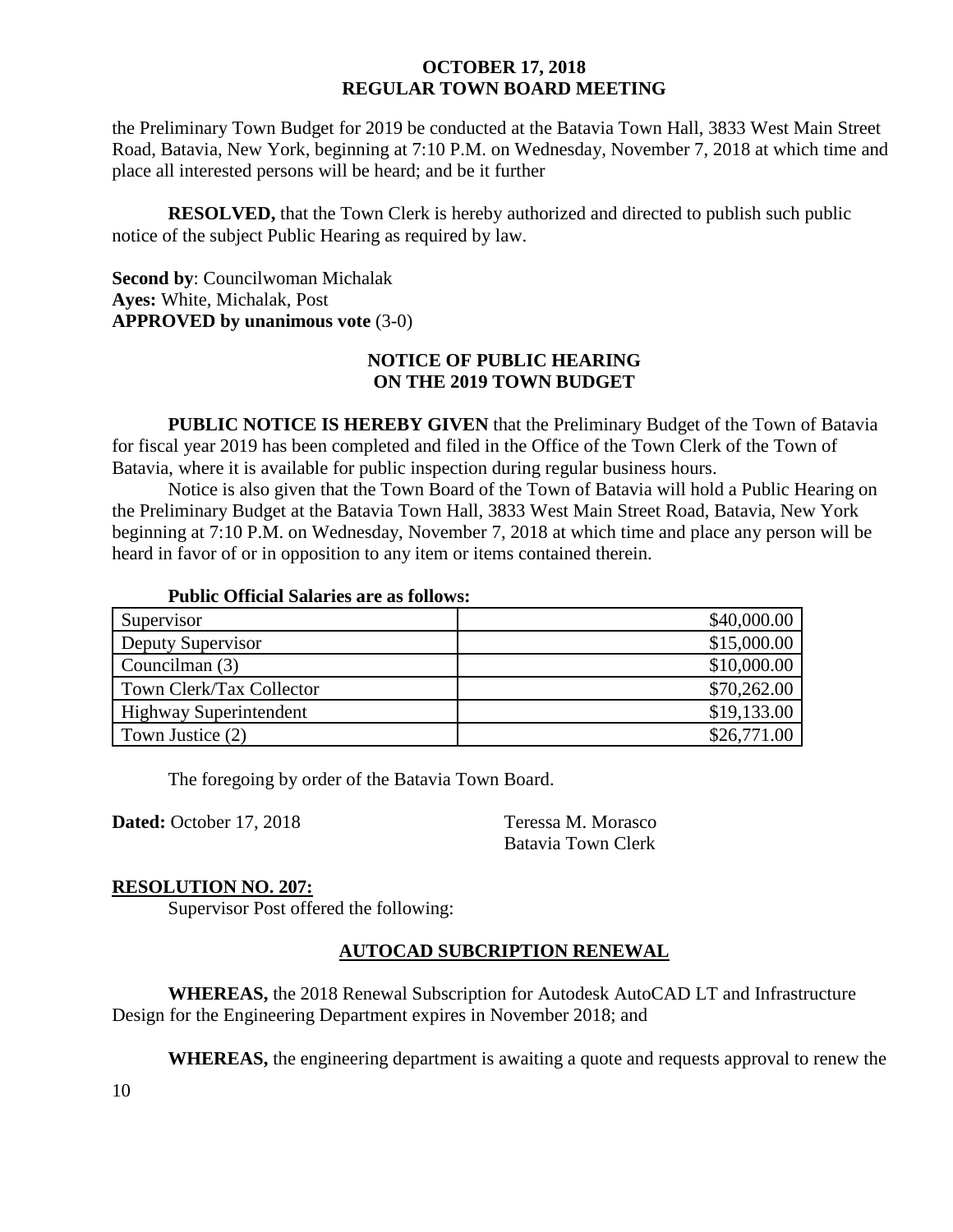subscription at a cost not to exceed  $(\$1,700.00)$ .

# **NOW, THEREFORE BE IT**

**RESOLVED,** the Batavia Town Board hereby authorizes the Autodesk AutoCAD LT 2019 and Infrastructure Design Suite Premium 2019 renewal subscriptions for the Engineering department at a cost not to exceed one thousand, seven hundred dollars (\$1,700.00).

**Second by: Councilwoman White Ayes:** Post, White, Michalak **APPROVED by unanimous vote** (3-0)

#### **RESOLUTION NO. 208:**

Councilwoman Michalak offered the following:

## **RESOLUTION TO APPROVE AN AMENDED AND RESTATED**

## **WATER CUSTOMER AGREEMENT**

## **WITH RICHARD P. AND SANDRA D. KOSCIOLEK**

**WHEREAS**, on September 5, 2018, the Batavia Town Board passed a Resolution to approve an Out-of-District Water Customer Agreement by and between the Towns of Batavia and Pembroke and Richard P. and Sandra D. Kosciolek of 2592 Pratt Road, Pembroke, and

**WHEREAS**, the referenced Water District in the agreement was incorrect and has been amended and restated, as the property is in close proximity of the Pratt Road Water District rather than the Consolidated Water District.

**NOW, THEREFORE, BE IT RESOLVED** by the Town Board of the Town of Batavia, New York, that a proposed "Amended and Restated Water Customer Agreement", a copy of which is annexed hereto and made part of the Town Board Minutes, by and between the Towns of Batavia and Pembroke and Richard P. and Sandra D. Kosciolek is hereby approved and the Town Supervisor is authorized and directed to sign this Agreement on behalf of the Town of Batavia; and

**BE IT FURTHER RESOLVED** that the sale of water to these out of district customers in the Town of Pembroke will not at this time reduce the supply of the Town of Batavia water so as to render the same insufficient to service all water districts within the Town of Batavia for the residents located therein, and

**BE IT FURTHER RESOLVED** that upon completion of the execution of the Amended and Restated Water Customer Agreement, employees of the Town are hereby authorized and directed to take all steps necessary to provide water service to Richard P. and Sandra D. Kosciolek and invoice them for the required charges set forth therein.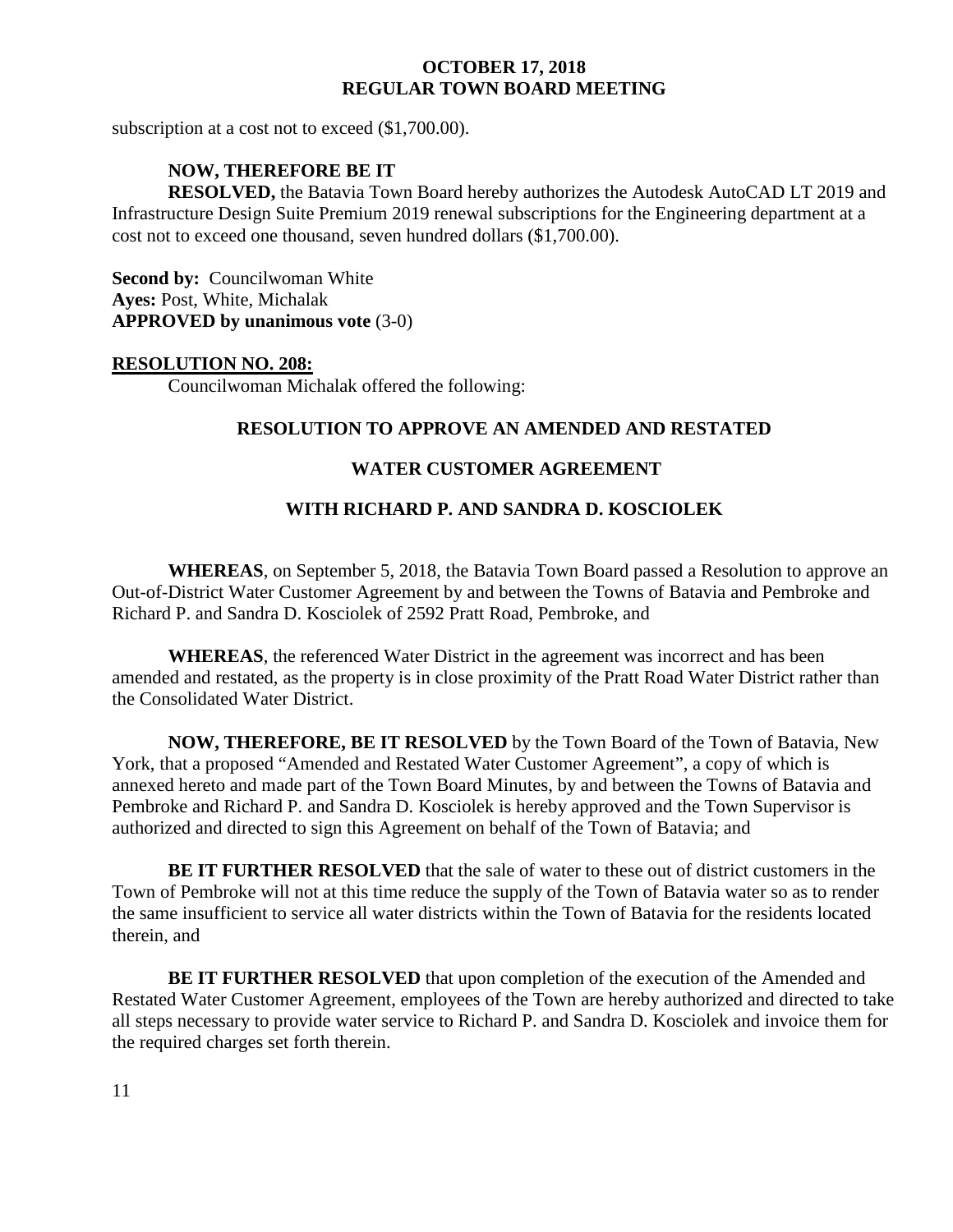**Second by: Councilwoman White Ayes:** Michalak, White, Post **APPROVED by unanimous vote** (3-0)

# **AMENDED AND RESTATED**

# **WATER CUSTOMER AGREEMENT**

**THIS AGREEMENT**, made this \_\_\_\_\_\_ day of \_\_\_\_\_\_\_\_\_\_\_, 2018, by and between the **TOWN OF BATAVIA, NEW YORK**, a municipal corporation having its office and principal place of business at 3833 West Main Street Road in the Town of Batavia, County of Genesee and State of New York, (hereinafter referred to as "Batavia"), and **Richard P. Kosciolek and Sandra D. Kosciolek**, owners of property at 2592 Pratt Road in the Town of Pembroke County of Genesee and State of New York, (hereinafter referred to as "Customer"), and the **TOWN OF Pembroke**, a municipal corporation having its office and principal place of business at 1145 Main Road in the Town of Pembroke County of Genesee and State of New York, (hereinafter referred to as "Pembroke").

## **WITNESSETH:**

**WHEREAS**, Batavia is the owner of the Pratt Road Water District in the Town of Batavia, New York, which Water District provides water service to residents in a portion of the Town of Batavia; and

**WHEREAS**, the Customer owns 2592 Pratt Road in the Town of Pembroke, New York, which parcel of property is in close proximity to the Town's Pratt Road Water District facilities; and

**WHEREAS**, the Customer entered into a Water Customer Agreement on September 7, 2018 to become a customer of and to purchase water from Batavia; and

**WHEREAS**, the Customer resides in the Town of Pembroke, and Pembroke has provided permission for the Town of Batavia to service the Customer as set forth herein; and

**WHEREAS**, the Town of Batavia has, by a Resolution, dated September 5, 2018, determined that the sale of water to the Customers will not at this time reduce the supply of its water so as to render the same insufficient to service all water districts within the Town of Batavia or their inhabitants;

**NOW, THEREFORE**, in consideration of the mutual covenants and agreements herein contained, the parties, pursuant to Section 198 (3)(b) of the New York State Town Law, covenant and agree as follows:

1. Customers shall, at his own expense, extend water from a new curb box to his residence at 2592 Pratt Road, Pembroke, New York. Batavia shall install a water meter and pit at a location to be selected by Batavia, and the Customer shall pay for the installation cost, as per paragraph 2(B) below. Customer shall maintain all lines so placed from said curb box to his residence, as well as all internal plumbing.

2. Customer shall make the following payments to Batavia when billed: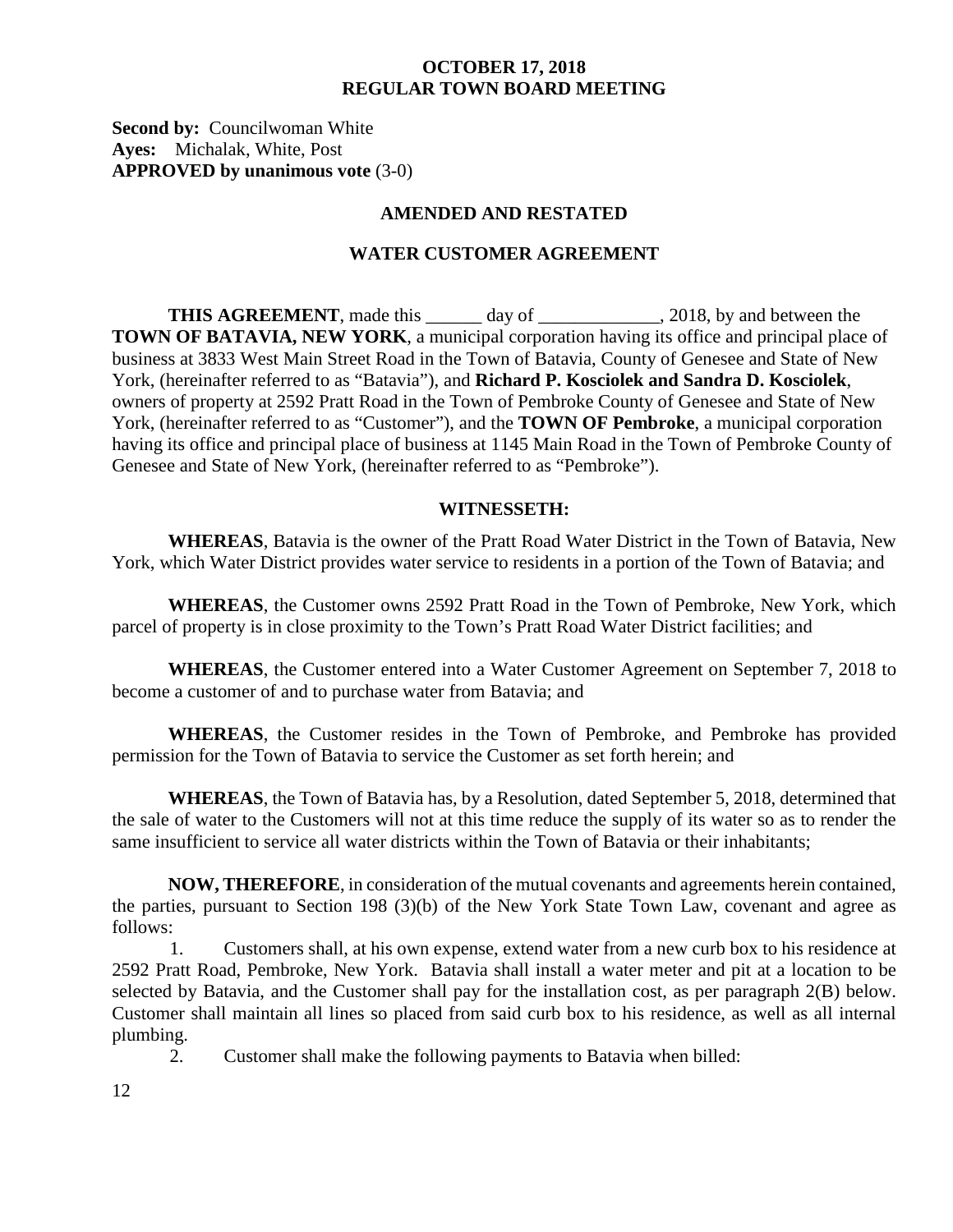A. An annual debt service payment, if any is due, to be paid in January of each year based upon the same formula used for customers within the Pratt Road Water District. If service to Customer begins during a calendar year after January  $1<sup>st</sup>$ , then within 10 days of service, payment will be made on a pro rata basis from the date of service to the end of this year.

B. Such charges as apply as set forth on the Town of Batavia "Water and Sewer Fee Schedule, April 2015", a copy of which is annexed hereto and made a part hereof as **EXHIBIT A**; as well as any future charges that may apply pursuant to this fee schedule, or any amendments thereof.

C. User charges based on water consumption as billed by the Town of Batavia.

D. Legal expenses incurred by Batavia in connection with the negotiation, preparation and execution of this Agreement not in excess of Three Hundred Dollars (\$300.00).

E. The sum of Five Hundred Dollars (\$500.00) to be deposited in an account to be used to pay any delinquent water charges that may arise in the future. The right to deduct delinquent charges from this sum of money is in addition to the Town of Batavia's right to terminate service.

3. Customers further covenants and agrees as follows:

A. To use said water only for residential purposes for the residence located at 2592 Pratt Road, Pembroke, New York.

B. Not to permit any tap-in to any of the water lines installed by him for the benefit of any person, firm or corporation.

C. To abide by and obey all presently existing and future enacted rules, regulations and ordinances of the Town of Batavia pertaining to the use of and payment for water sold to residents of the Town of Batavia water districts as if said Customer was a resident of the Pratt Road Water District.

D. To become a part of any water district or extension which geographically encompasses his property, and shall affirmatively sign any petition that seeks to establish such water district; as well as refraining from any acts in opposition to such a water district, such as voting against the same in any referendum.

E. Not to assign this Agreement without the prior written consent of the Towns of Batavia and Pembroke.

4. This Agreement shall automatically terminate upon the happening of any of the following events:

A. The formation of a water district or extension geographically encompassing the property at 2592 Pratt Road, Pembroke, New York, owned by the Customers.

B. A determination by the Town of Batavia, in its sole judgment, that the sale of water hereunder will reduce the supply of water to a level insufficient to meet the needs of any water district within the Town of Batavia or the inhabitants thereof.

C. A determination by appropriate State, County or Local officials that the supplying of water pursuant to this Agreement either alone or in conjunction with the supplying of water to others inside or outside of the territorial limits of the Town of Batavia or of any of its districts or extensions constitutes a community water supply system.

D. A determination by appropriate State, County or Local officials that the sampling and/or monitoring by the Town of Batavia of water supplied by this Agreement must be increased or altered from the procedures presently being following by the Town in sampling and/or monitoring.

E. Any breach of this Agreement by Customers.

F. The County of Genesee, from whom the Town of Batavia purchases its water, objecting to this Agreement.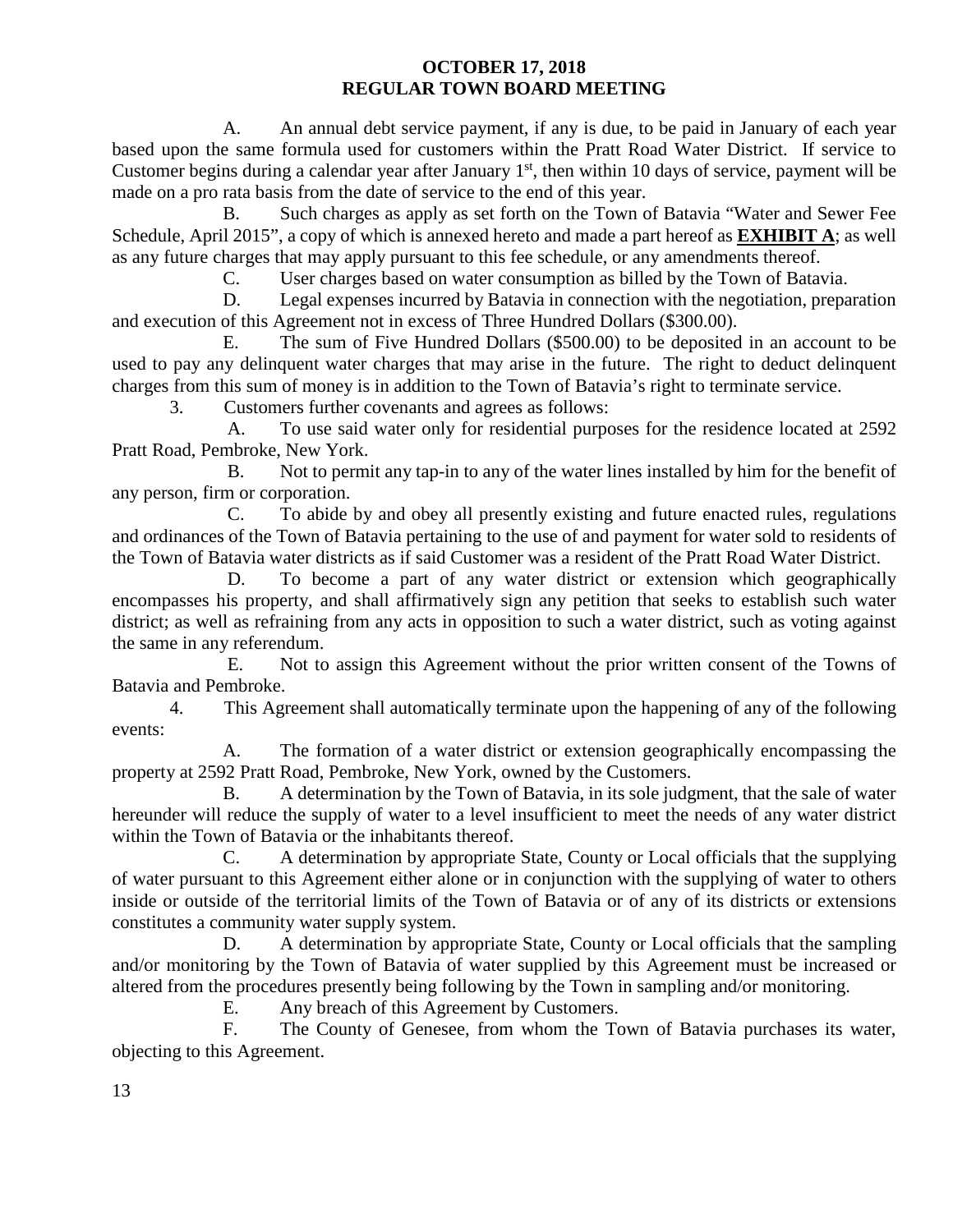5. The Town of Pembroke does hereby approve the terms and conditions as set forth in this Agreement, and allows and authorizes the Town of Batavia to provide the water service as set forth herein to the Customer, who is located within the boundaries of the Town of Pembroke.

6. This Agreement is subject to Pembroke obtaining approval from the Monroe County Water Authority for the implementation of this Agreement.

7. This Agreement shall replace the prior agreement of the parties dated September 7, 2018.

**IN WITNESS WHEREOF**, the parties have executed this Agreement the day and year first written above.

TOWN OF BATAVIA, NEW YORK

 $By:$ 

Gregory H. Post, Supervisor

## TOWN OF PEMBROKE, NEW YORK

By:

John Worth, Supervisor

Richard P. Kosciolek, Customer

Sandra D. Kosciolek, Customer

## **RESOLUTION NO. 209:**

Councilwoman White offered the following:

## **PROFESSIONAL SERVICES DIRECT PLACEMENT SERVICE AGREEMENT BETWEEN THE TOWN OF BATAVIA AND ACARA SOLUTIONS, INCORPORATED**

**WHEREAS**, the Town of Batavia is seeking Utility Operations Superintendent candidates with pre-determined criteria and qualifications; and

**WHEREAS,** the Town searched for a recruitment and placement service provider; and

**WHEREAS,** Acara Solutions, Incorporated provides recruitment and placement services; and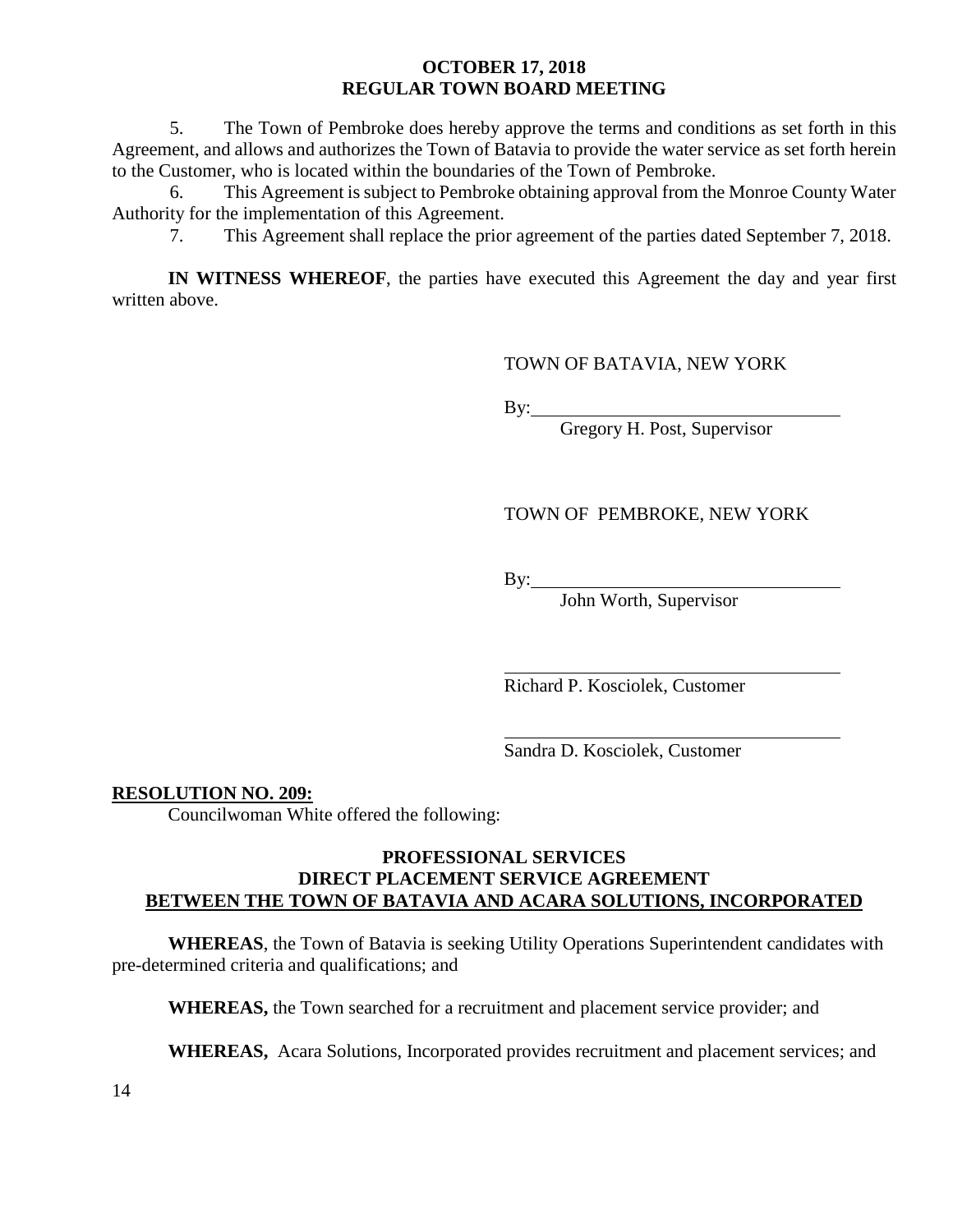**WHEREAS,** Acara Solutions, Incorporated has prepared an agreement for the Town at a cost based on fifteen (15%) percent of the hired candidate's first year's gross annual wages.

**NOW, THEREFORE, BE IT RESOLVED,** the Batavia Town Board hereby authorizes the Supervisor to execute the Direct Placement Services Agreement between the Town of Batavia and Acara Solutions Incorporated for Professional Services to recruit candidates for Utility Operations Superintendent; a copy of which is annexed hereto and made a part of the Town Board Minutes, at a cost fifteen (15%) percent of the hired candidate's first year's gross annual wages; and be it

**FURTHER RESOLVED,** if a candidate resigns from the Town or is otherwise terminated for any reason (except layoff, reorganization or reduction of staff) within ninety (90) days from the date of hire, Acara will use its best efforts to find a suitable replacement candidate; and be it

**FURTHER RESOLVED,** the expenditure will be appropriated from line items SS1-8110.403, SS2-8110.403 and SW8310.403.

**Second by**: Councilwoman Michalak **Ayes:** White, Michalak, Post **APPROVED by unanimous vote** (3-0)

**RESOLUTION NO. 210:**

Supervisor Post offered the following:

# **FINAL ACCEPTANCE OF PROJECT AS COMPLETE AND DESIGNATION OF OPERATOR BATAVIA SOUTHWEST WATER DISTRICT WATER MAIN**

**WHEREAS,** Morsch Pipeline, Incorporated has certified completion of the Batavia Southwest Water District water main project, and

**WHEREAS,** the Clark Patterson Lee Engineering and the Town Engineer has certified and approved the project as complete.

# **NOW, THEREFORE, BE IT**

**RESOLVED,** the Town of Batavia Town Board hereby accepts the project as complete and approves final payment, subject to completion of final punch list items, and be it further

**RESOLVED,** Town of Batavia Town Board hereby designates Paul Barrett, as the operator, appropriately licensed by New York State (NYSDOH# NY0037009), to oversee operation of the Batavia Southwest Water District Project.

**Second by: Councilwoman Michalak Ayes:** Post, Michalak, White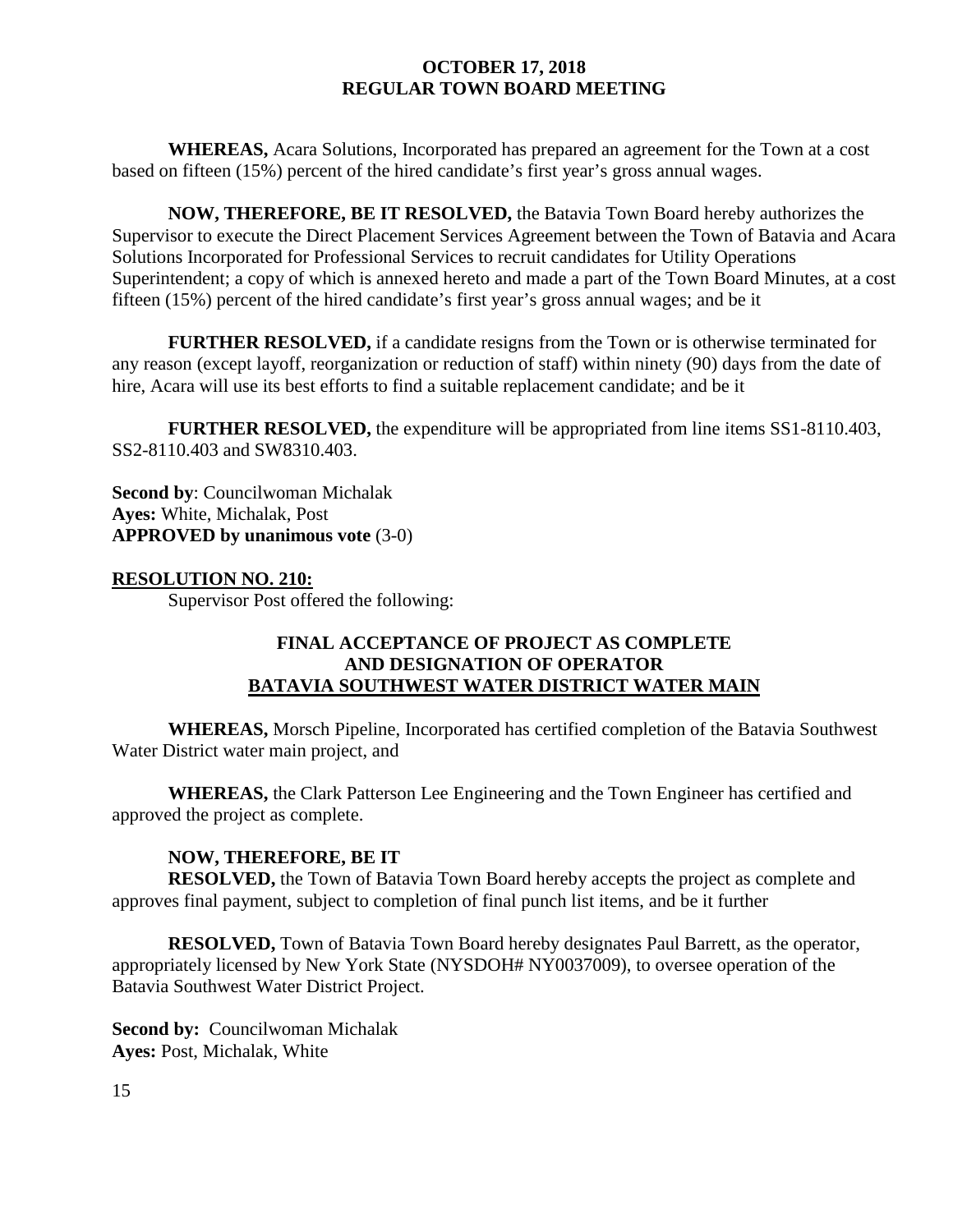#### **APPROVED by unanimous vote** (3-0)

#### **RESOLUTION NO. 211:**

Councilwoman Michalak offered the following:

## **RESOLUTION AUTHORIZING FULL-TIME STATUS FOR SHERRY TACY REPRODUCTION SERVICES OPERATOR**

**WHEREAS,** Resolution Number 70 of 2018 was adopted authorizing the hiring of Sherry Tacy to a part-time position of Reproduction Services Operator; and

**WHERAS,** the 2018 budget reflects appropriations for full-time status; and

**WHEREAS,** the workload deems it necessary to change Ms. Tacy's part-time status to full-time Reproduction Services Operator.

#### **NOW, THEREFORE, BE IT**

**RESOLVED,** the Batavia Town Board hereby authorizes the change of status for Sherry Tacy from part-time to full-time Reproduction Services Operator as of November 5, 2018; and be it

**FURTHER RESOLVED,** the expense will be expended from line item A1411.101.

**Second by: Councilwoman White Ayes:** Michalak, White, Post **APPROVED by unanimous vote** (3-0)

#### **RESOLUTION NO. 212:**

Councilwoman White offered the following:

## **RESOLUTION TO HIRE WATER/WASTEWATER MAINTENANCE WORKER**

**WHEREAS,** the 2018 Town Budget reflects appropriations to hire a replacement permanent full- time Water/Wastewater Maintenance Worker for the Water/Wastewater Department; and

**WHEREAS**, eleven applications were received and reviewed for this position; and

**WHEREAS**, Kevin D. Finucane satisfies the requirements and qualifications of the position of Water/Wastewater Maintenance Worker.

#### **NOW, THEREFORE, BE IT**

**RESOLVED,** the Batavia Town Board hereby authorizes the hiring of Kevin D. Finucane as a permanent full-time Water/Wastewater Maintenance Worker for the Water/Wastewater Department at a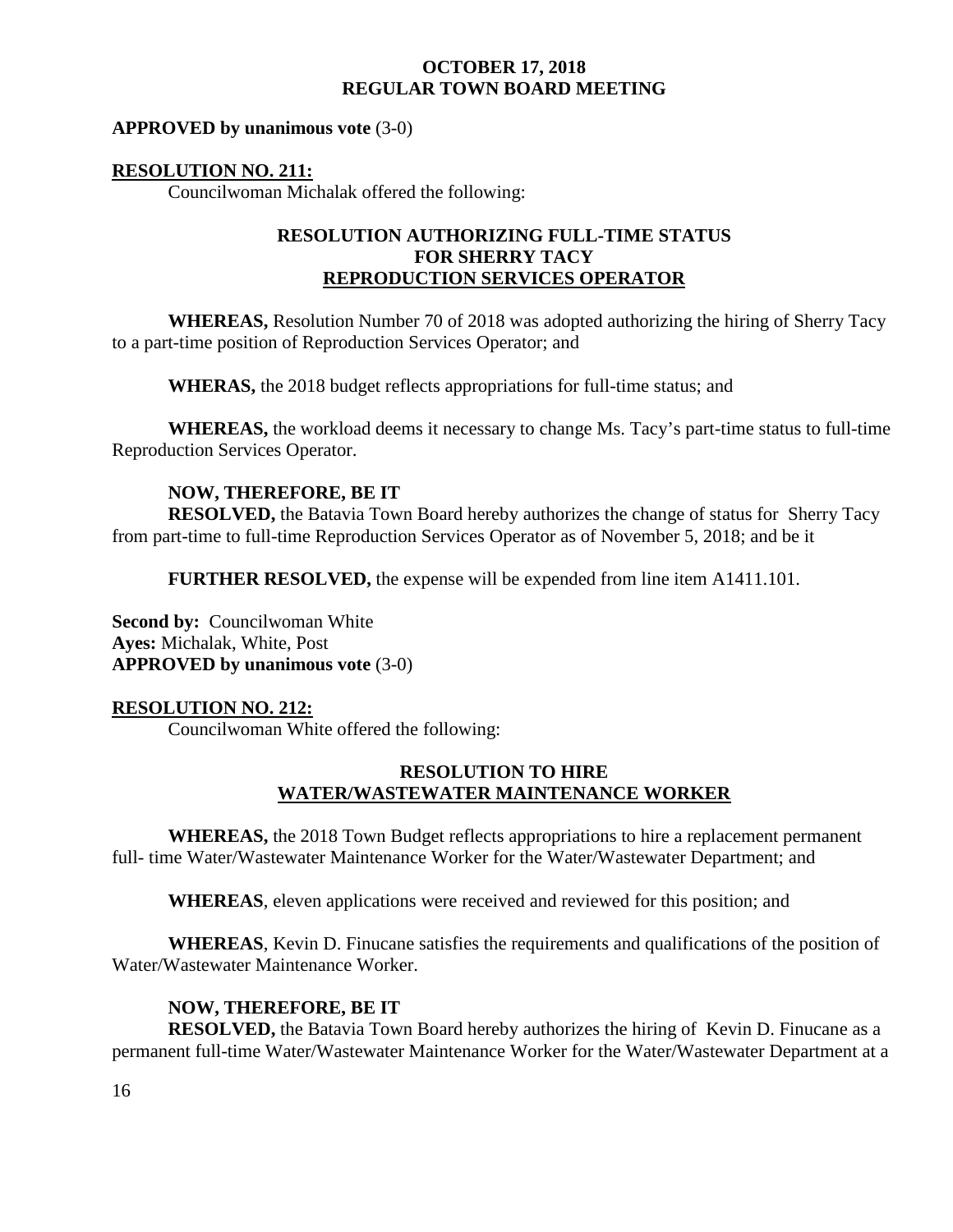rate of \$25.50 per hour, with a start date on or after October 31, 2018; and be it

**FURTHER RESOLVED,** as per the Town of Batavia policy, Mr. Finucane is subject to a physical, background and driver's license check and drug and alcohol testing; and be it

**FURTHER RESOLVED,** the expenditure will be appropriated from line items SS1-8120.106, SS2-8120.106, and SW8340.106; and be it

**FURTHER RESOLVED,** there is a six month probationary period for this position, at which time an evaluation of performance will be accessed for an increase in pay or dismissal of duties.

**Second by**: Councilwoman Michalak **Ayes:** White, Michalak, Post **APPROVED by unanimous vote** (3-0)

## **RESOLUTION NO. 213:**

Supervisor Post offered the following:

## **PROFESSIONAL SERVICES AGREEMENT – BETWEEN THE TOWN OF BATAVIA AND PLANT-IQ, LLC WATER/WASTEWATER PUMP STATION SITES ASSESMENT AND DESIGN SERVICES AGREEMENT**

**WHEREAS**, Plant-IQ has completed a scope of services associated with implementation of updating current supervisory control and data acquisition (SCADA) systems and standards required to improve operations and maintainability of the water and wastewater systems; and

**WHEREAS**, Plant-IQ has prepared a proposal (attached), which contains the following tasks as developed by the Town Engineer on an estimated and budgeted time and expense basis:

Task 1 – Telog Upgrade Phase

Task 2 – Site Investigation Phase

Task 3 – Standards Design Phase

Task 4 – Site Commissioning Supervision Phase

for a total time and expense basis budget of \$48,860; and

**WHEREAS**, the Town Engineer recommends approval of these services for the long term operational, reliability and maintainability of our water and wastewater systems; and

**WHEREAS**, the Town Engineer will oversee and approve the time and expense as required to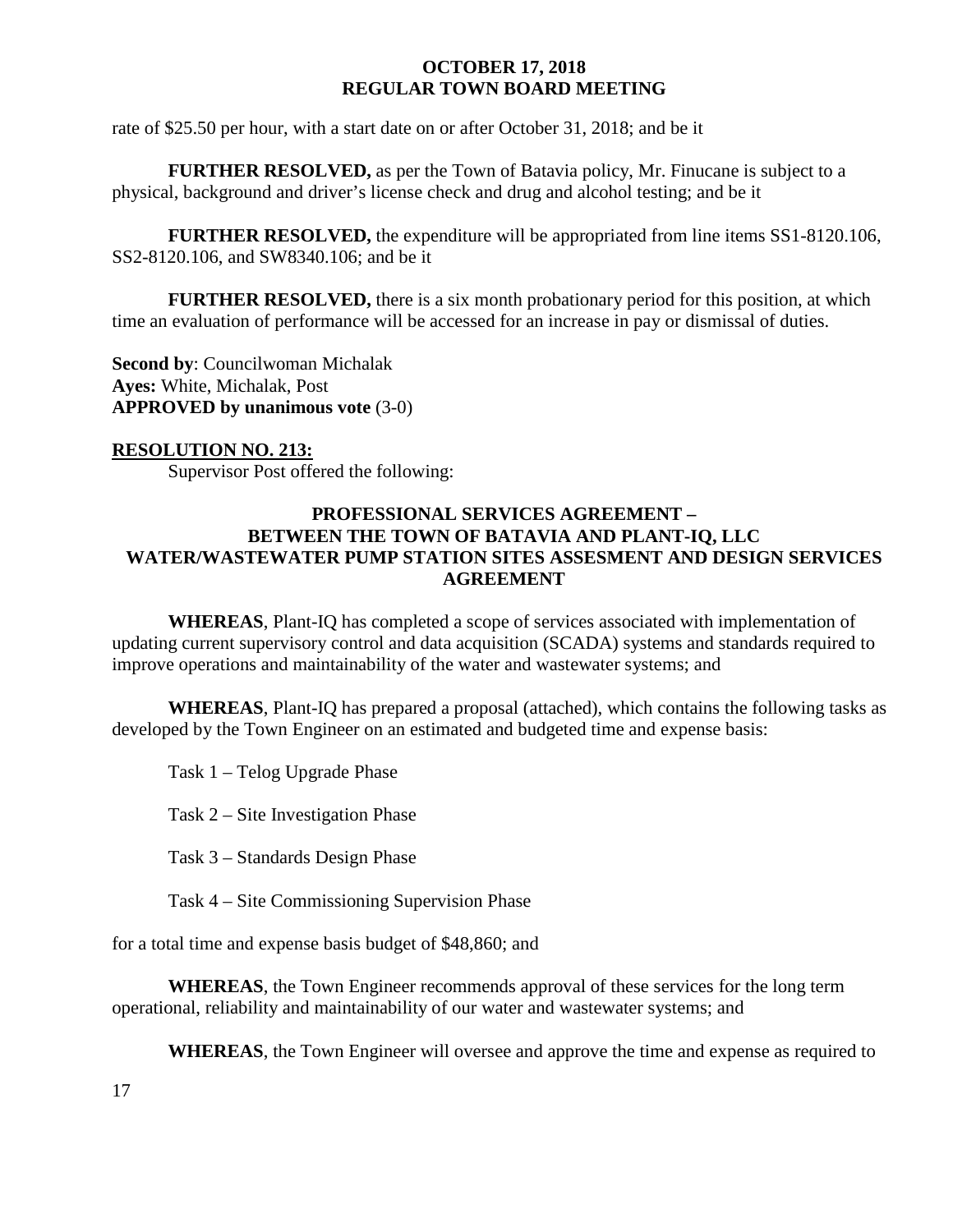complete the above tasks, and

**WHEREAS**, the expenditures will be from SS1, SS2, SW, HY and HA funds as proportioned by the Town Engineer based upon actual time spent per fund.

**NOW, THEREFORE, BE IT RESOLVED,** the Batavia Town Board hereby authorizes the Supervisor to execute an agreement for services with Plant-IQ, LLC, on a time and expense basis for at a not to exceed amount of \$48,860, a copy of which is annexed hereto and made a part of the minutes, contingent upon review and approval of the agreement by the Town Attorney.

**Second by:** Councilwoman Michalak **Ayes:** Post, Michalak, White **APPROVED by unanimous vote** (3-0)

## **RESOLUTION NO. 214:**

Councilwoman Michalak offered the following:

## **NO HOLIDAY DECORATIONS ATTACHED TO STREET LIGHTS OR UTILITY POLES NATIONAL GRID**

**RESOLVED,** the Batavia Town Board hereby authorizes the Supervisor to execute the National Grid letter, acknowledging that the Town will not be attaching holiday decorations to street lights or utility poles for the 2018 Holiday Season.

**Second by: Councilwoman White Ayes:** Michalak, White, Post **APPROVED by unanimous vote** (3-0)

**SUSPEND THE RULES**-Motion Councilwoman Michalak second Councilwoman White to suspend the rules to introduce an additional resolution. **Ayes:** Michalak, White, Post **MOTION CARRIED by unanimous vote** (3-0)

## **RESOLUTION NO. 215:**

Councilwoman White offered the following:

## **NETWORK AND WEBSITE SSL CERTIFICATE HURRICANE TECHNOLOGIES**

**WHEREAS,** there are new website standards that allows a secure connection from a web server to a browser; and

**WHEREAS,** Hurricane Technologies recommends the purchase of a full network and website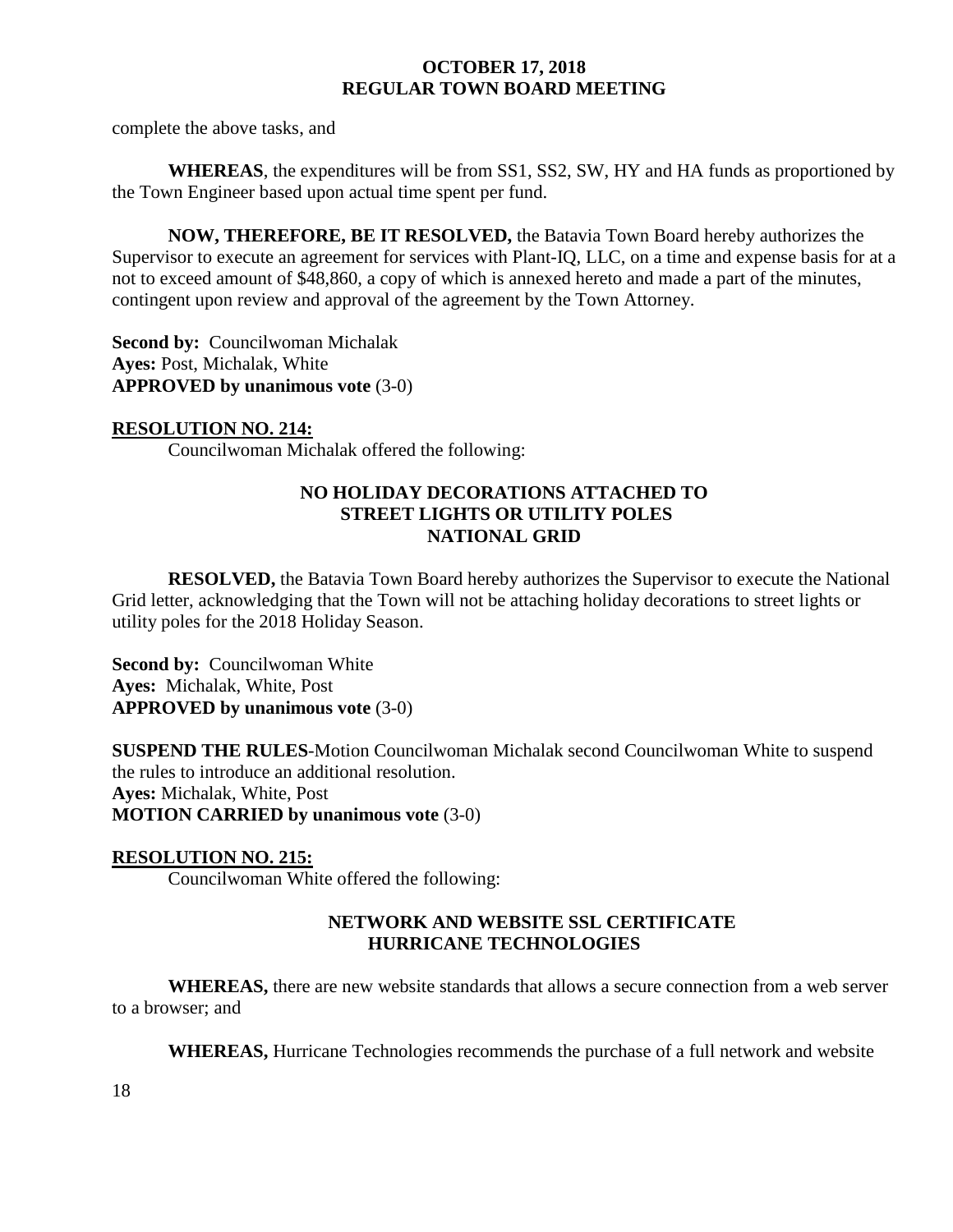annual SSL Certificate at a cost of \$350.00 per year.

# **NOW, THEREFORE, BE IT**

**RESOLVED** the Batavia Town Board hereby authorizes the purchase of a full network and website annual SSL Certificate through Hurricane Technologies at a cost of \$350.00 per year.

**Second by**: Councilwoman Michalak **Ayes:** White, Michalak, Post **APPROVED by unanimous vote** (3-0)

**Abstract No. 10-2018:** Motion Councilwoman White, second Councilwoman Michalak to authorize the Supervisor to pay the following vouchers:

| General                 | \$44,058.14  |
|-------------------------|--------------|
| Highway                 | 46,539.95    |
| Sewer No. 1             | 2,781.68     |
| Sewer No. 2             | 10,213.28    |
| Water                   | 43,059.41    |
| Bat-Bethany             | 65,170.00    |
| <b>Fixed Base Meter</b> | 58.50        |
| <b>Ellicott Trail</b>   | 3,913.89     |
|                         |              |
| <b>Total</b>            | \$215,794.85 |

Check numbers 21539 thru 21603 ACH: \$33,290.15 Online: \$7,398.18 **Ayes:** White, Michalak, Post **MOTION CARRIED by unanimous vote** (3-0)

## **DEPARTMENT REPORTS:**

## **The Supervisor reported on the following departments:**

**History –** the Supervisor read the attached report submitted by Historian Berneda Scoins **Building** – the Supervisor read the attached report submitted by Building Inspector Dan Lang **Highway** - working on waterline construction project and is 70% complete **Water/Sewer**-doing meter reading, installations, inspections and maintenance

#### **Supervisor's Report:**

**Status Report** on expenditures and revenues is available for the Board's review.

**GAM -**There will be a GAM meeting tomorrow evening at Genesee County Building 2, hosted by the Town of Oakfield

**November Town Board Meeting:-** The Regular Town Board Meeting will be on November 14 rather than November 21.

**November 21 Work Session-** The November 21, 2018 Work Session has been cancelled